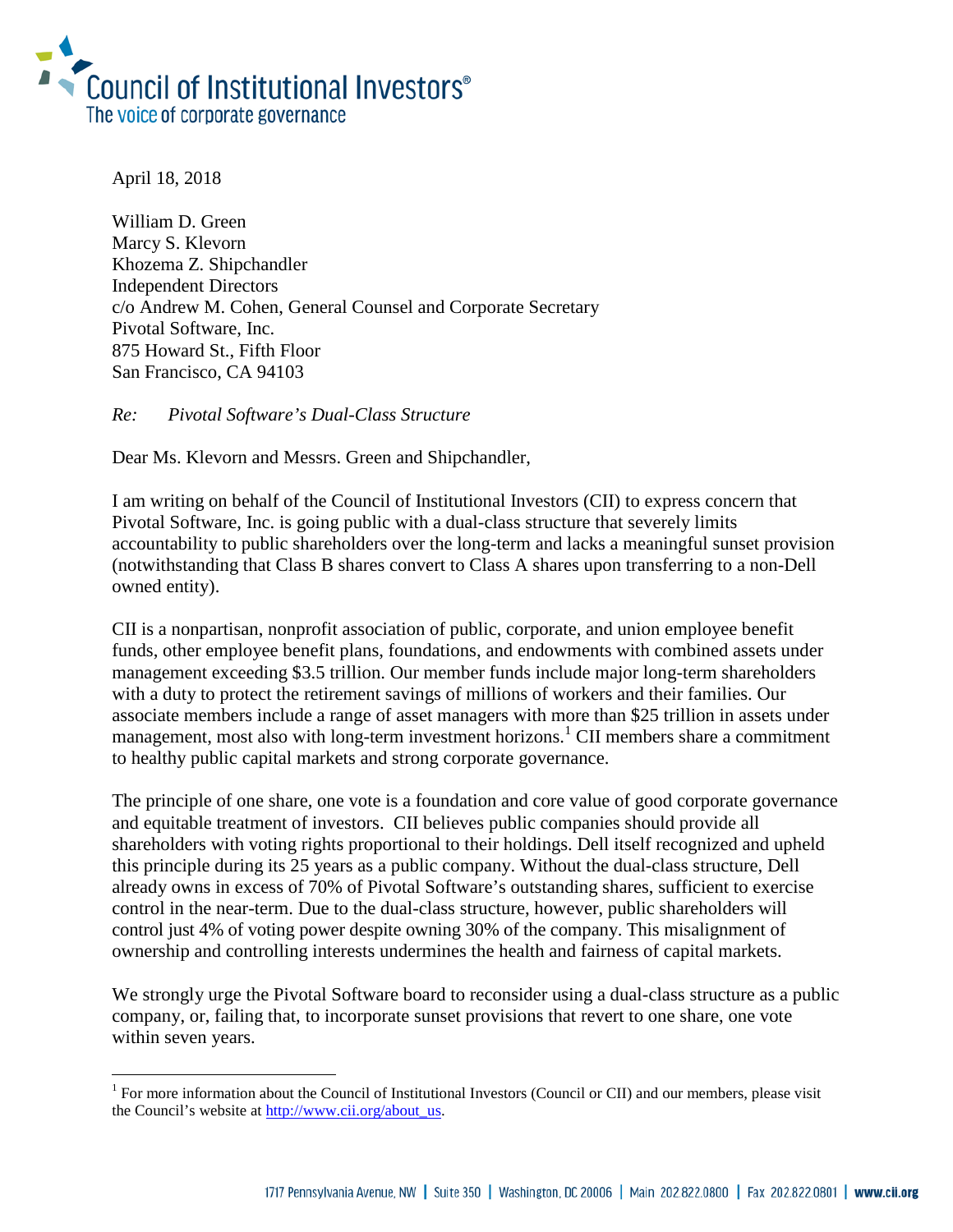April 18, 2018 Page 2 of 3

When CII was formed in 1985, the first policy adopted was the principle of one share, one vote.<sup>[2](#page-1-0)</sup> The importance of this approach has been underlined repeatedly by market participants since then, including recent moves by index providers to discourage multi-class structures. As structured, Pivotal Software will not be included in the S&P 1500 Composite or its component indices, including the S&P 500. The Russell 3000 and other FTSE Russell indices also exclude new listings like Pivotal that leave less than 5% of voting power in the hands of "unrestricted" investors. MSCI has proposed substantially reducing the weight of multi-class listings in its indices.

As long-term investors, we believe a decision by Pivotal Software to go public with the dualclass structure will undermine confidence of public shareholders in the company. Independent boards accountable to owners should be empowered to actively oversee management and make course corrections when appropriate. Disenfranchised public shareholders have no ability to influence management or the board when the company encounters performance challenges, as most companies do at some point, and especially where management is accountable only to itself and the board that it appoints. For these reasons, we are particularly concerned about the process of electing directors, the unequal voting structure, and the lack of a reasonable time-based sunset provision.[3](#page-1-1)

In addition to receiving ten votes per share, Dell, the sole owner of Pivotal Software's Class B shares, elects at least 80% of the board. Given a full board of 11 directors, Dell selects 9. Class A shareholders, voting together with Dell on a one share, one vote basis, ostensibly possess the right to elect the remaining 2 directors (or no more than 20% of the board). But given Dell's total equity holding—again, already sufficient to exercise control without super-voting rights—"Dell will control the vote to elect all of our directors."<sup>[4](#page-1-2)</sup> Pivotal's director elections are therefore structured to erode a defining feature of the corporation: a separation between the company's management and its owners.

We acknowledge that in recent years, some innovative technology companies with dynamic leadership and products, like Pivotal Software, have attracted capital on public markets despite having multi-class structures. However, the performance record of multi-class companies is decidedly mixed, with some studies finding a substantially lower total shareholder return compared to their single-class counterparts after 10 years. [5](#page-1-3) Another study found that even at

<span id="page-1-2"></span><sup>4</sup> Pivotal Software Form S-1, filed April 9, 2018, p.  $41$ ,<br>https://www.sec.gov/Archives/edgar/data/1574135/000104746918002636/a2235132zs-1a.htm.

<span id="page-1-0"></span>i <sup>2</sup> CI[I Corporate Governance Policies](http://www.cii.org/files/policies/09_30_16_corp_gov_policies.pdf) (Section 3.3) provides that, "Each share of common stock should have one vote. Corporations should not have classes of common stock with disparate voting rights. Authorized, unissued preferred shares that have voting rights to be set by the board should not be issued without shareowner approval." <sup>3</sup> CII's member-approved <u>Investor Expectations for Newly Public Companies</u>: "Upon going public, a company

<span id="page-1-1"></span>should have a 'one share, one vote' structure…CII expects newly public companies without such provisions to commit to their adoption over a reasonably limited period through sunset mechanisms."

<span id="page-1-3"></span> $\frac{1}{5}$  Average annual TSR at multi-class companies over 10 years was 5.7 percent, compared with 8.5 percent at noncontrolled companies and 7.4 percent at controlled companies with single-class structures. The 2016 study concludes that "Controlled companies featuring multiple classes of stock generally underperformed on a broad swath of financial metrics over the long term [and] are perceived as having more financial risk" than non-controlled firms. IRRC Institute, *[Controlled Companies in the Standard & Poor's 1500: A Ten Year Performance and Risk](https://irrcinstitute.org/wp-content/uploads/2015/09/FINAL-Controlled-Company-ISS-Report1.pdf)  [Review](https://irrcinstitute.org/wp-content/uploads/2015/09/FINAL-Controlled-Company-ISS-Report1.pdf)*, October 2012; and *[Controlled Companies in the Standard & Poor's 1500: A Follow-Up Report of](https://irrcinstitute.org/wp-content/uploads/2016/03/Controlled-Companies-IRRCI-2015-FINAL-3-16-16.pdf)  [Performance & Risk](https://irrcinstitute.org/wp-content/uploads/2016/03/Controlled-Companies-IRRCI-2015-FINAL-3-16-16.pdf)*, March 2016.